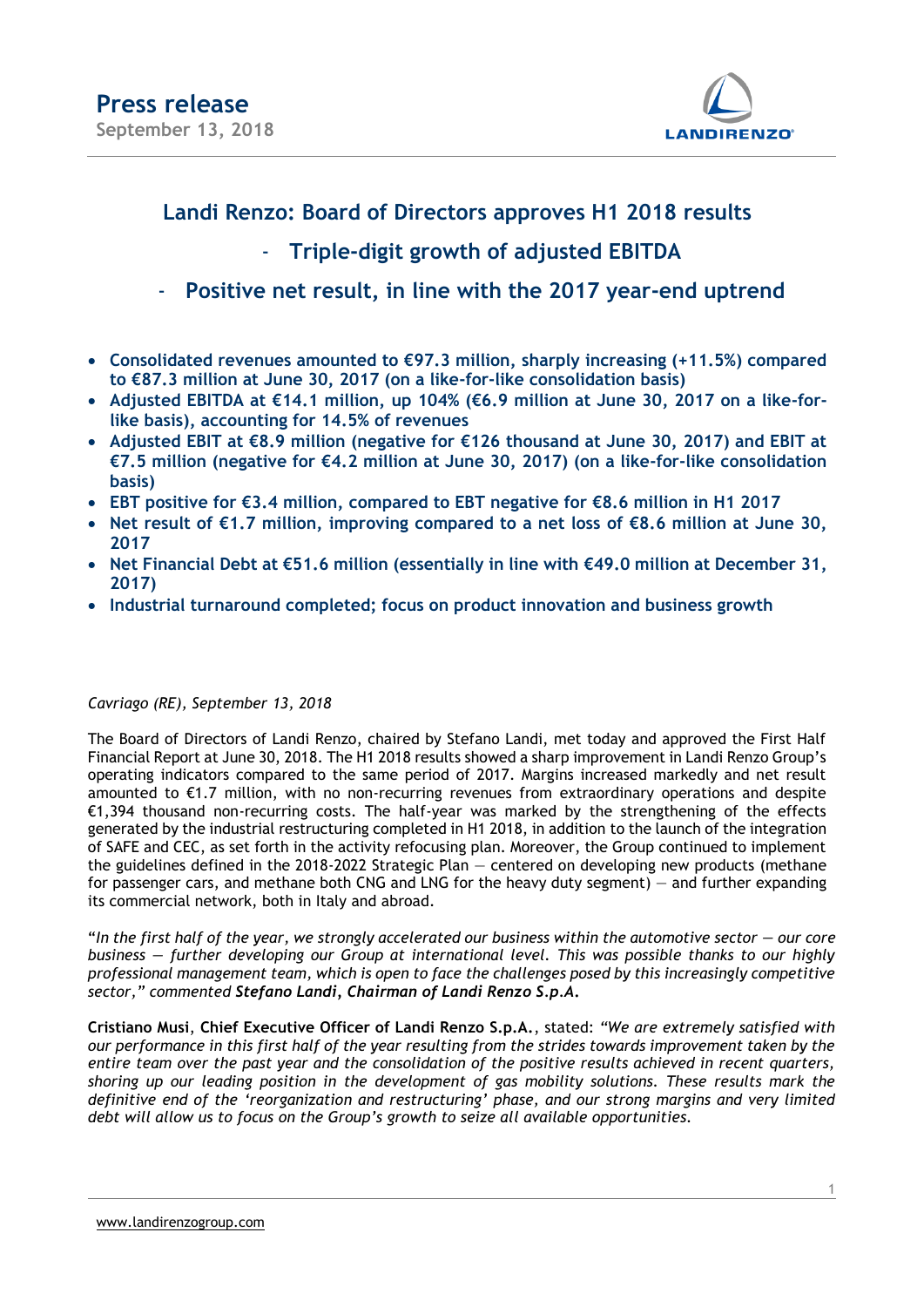



*The market scenario is favorable to our business: methane, including in liquid form, is increasingly acknowledged worldwide as an alternative fuel solution capable of significantly reducing pollutant emissions, and LPG continues to occupy a key position on many markets. In recent months, we completed the restructuring of our production and began a new organization of the entire sales network to take full advantage of the various synergies within the Group, including at the international level. We also created a team fully dedicated to the heavy duty segment, in which we will continue to invest to support its further development. In addition, we are working on an innovative product portfolio at the level of both components and methane fueled systems for the passenger car and heavy duty segments, including a new family of pressure regulators devoted to the HD segment, and we are about to launch a new line of control units. In keeping with our 2018-2022 Strategic Plan, we have also launched a World Class Manufacturing program in Reggio Emilia and we have plans to expand it soon to encompass the Group's other plants around the world, yielding benefits in terms of increased efficiency, reduced waste and increasingly greater workforce engagement in pursuit of a 'zero defect culture'. The other areas on which the Group is focusing and plans to invest include components and solutions for hydrogen vehicle solutions, drawing on Landi Renzo's consolidated expertise as a systems integrator.* 

*We are also very satisfied with how SAFE&CEC integration is proceeding and the results we are achieving, in terms of turnover, order backlog and profitability, with a positive adjusted EBITDA already in the first half of the year."* 

#### **Consolidated Financial Highlights at June 30, 2018 (on a like-for like consolidation basis)**

Following the extraordinary transactions undertaken at the end of the previous year, including the deconsolidation of the Sound business (as a result of the sale of Eighteen Sound to B&C Speaker) and Gas Distribution and Compressed Natural Gas business (by transferring SAFE to the SAFE&CEC S.r.l. joint venture), in H1 2018 the Group operated directly in its automotive core business, and indirectly through the SAFE & CEC S.r.l. joint venture in Gas Distribution and Compressed Natural Gas business. The H1 2018 income statement cannot be therefore compared directly with that of H1 2017.

In H1 2018, Landi Renzo Group's revenues amounted to €97,296 thousand on a like-for-like consolidation basis, i.e., considering the automotive business alone, compared to the same period of the previous year (€87,258 thousand, up by +11.5%). The significant increase was mainly attributable to the After Market channel's positive performance, in particular within the emerging markets, where the Group concentrated its commercial initiatives.

The Group's revenues on the OEM segment accounted for 38.8% of the Group's total revenues at June 30, 2018, up compared to the same period of the previous year.

In H1 2018, 80.5% of consolidated revenues were generated on international markets, in line with the figures reported at June 30, 2017 (81%). This result further confirmed the strong international dimension of Landi Renzo, which reinforced its competitive position worldwide.

In detail:

- **Italy** accounted for 19.5% of total sales (19% in H1 2017), with an increase that mirrored the uptrend of the OEM and After Market segments;
- the rest of **Europe** accounted for 42.1% of total sales (50.8% in H1 2017), decreasing as a result of the decline in sales in Turkey, only partially offset by the recovery of the Polish market;
- **America** recorded sales of €15,061 thousand in H1 2018, up by 27.3%, essentially attributable to the After Market segment's positive sales performance in the LATAM area;
- the markets in **Asia and the Rest of the World** grew sharply (53.9% compared to H1 2017).

In H1 2018, **adjusted EBITDA** was positive at €14,077 thousand, accounting for 14.5% of revenues and increasing by €7,176 thousand compared to the end of June 2017 (€6,901 thousand). This result was attributable to both the effect of improved gross margin (owing to higher sales volumes in the automotive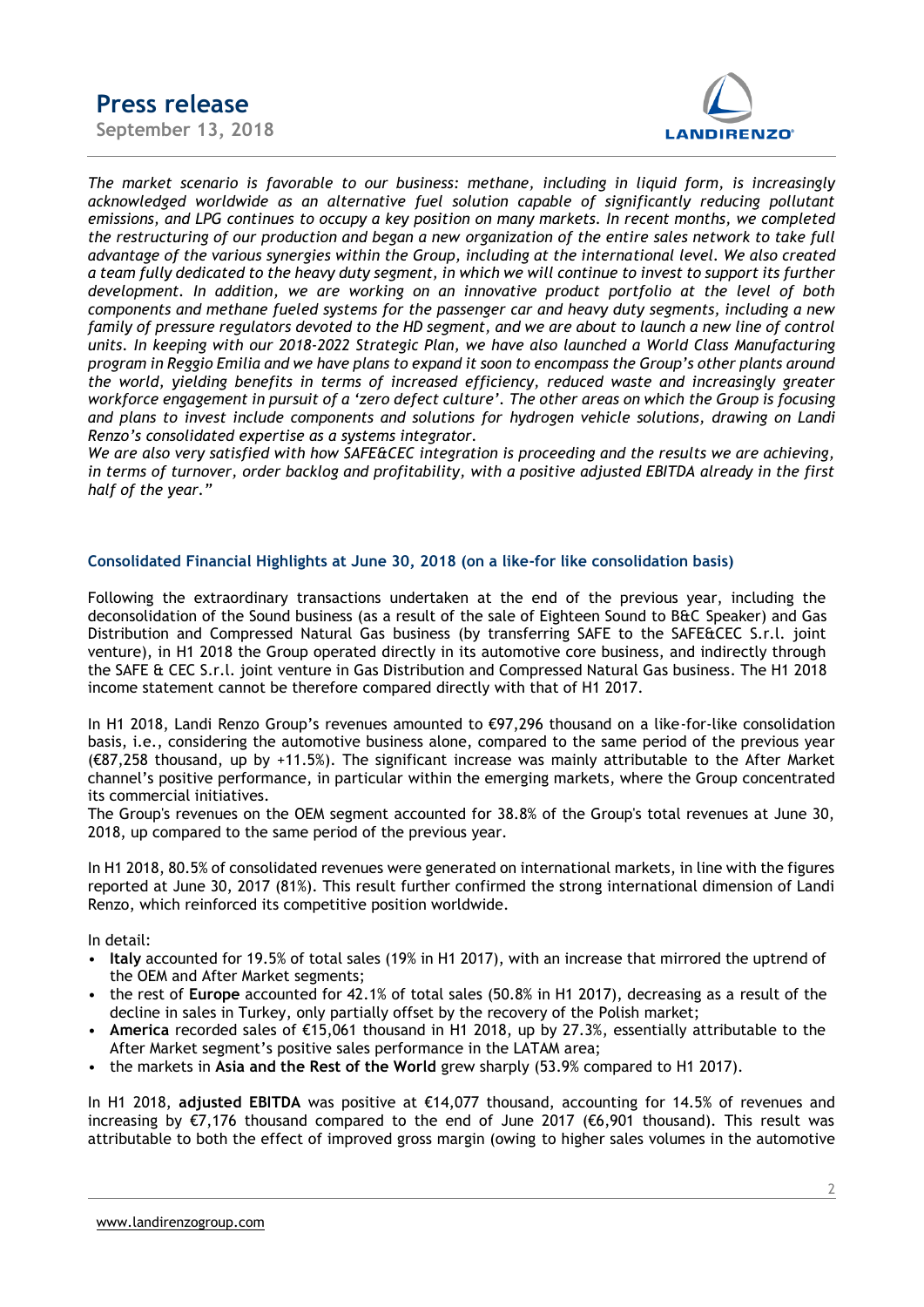

business and the optimization of direct costs) and the benefits in terms of lower fixed and variable costs generated by the completion in the reporting period of the EBITDA Improvement project, which has already yielded significant margin improvements. The first half of the year however only partially benefitted from the project's positive effects, as the mobility plan agreed with the unions in late 2017 was completed in the first months of 2018. In addition, as most of the project's guidelines started to be fully applied in late H1 2018, the most positive effects are expected for the second half of the year.

**EBITDA** was positive at €12,683 thousand, impacted by €1,394 thousand non-recurring costs attributable to strategic advisory associated with the completion of the EBITDA Improvement project.

**Adjusted EBIT** for H1 2018 improved markedly, posting a positive result of €8,854 thousand compared to a loss of €126 thousand at June 30, 2017. **EBIT** also improved sharply amounting to €7,460 thousand in the period (negative for €4,159 thousand at June 30, 2017), after amortization, depreciation and impairment losses totaling €5,223 thousand (€10,008 thousand at June 30, 2017, of which €2,060 thousand related to loss on assets disposal) and the aforementioned extraordinary costs.

**EBT** was positive at €3,426 thousand, compared to a pre-tax loss of €8,574 thousand for H1 2017, after net losses of €-1,152 thousand on equity investments measured at equity (positive for €54 thousand at June 30, 2017). **Net result** at June 30, 2018 was €1,692 thousand, compared to a net loss of €8,621 thousand for the same period of 2017.

**Net Financial Debt** totaled €51,625 thousand, in line with €48,968 thousand at December 31, 2017 (net financial debt of €61,681 thousand at June 30, 2017), despite the significant outlays arising from the abovementioned mobility plan and the investments for the period.

#### **Performance of the Gas Distribution and Compressed Natural Gas operating business**

The Gas Distribution and Compressed Natural Gas business (which in 2017 was essentially represented by the subsidiary SAFE S.p.A.) was subject to a strategic business combination agreement with Clean Energy Fuels Corp aimed at creating the number-two player in the sector worldwide by turnover.

The business combination was implemented through the formation of a Newco, SAFE & CEC S.r.l., to which 100% of SAFE S.p.A. was then contributed by the Landi Group and 100% of Clean Energy Compressor Ltd (currently denominated IMW Industries Ltd) by Clean Energy Fuels Corp. Due to the contractually established governance system  $-$  which reflects a joint control arrangement between the two shareholders  $-$  the Group's equity interest has been classified as a joint venture for the purposes of international accounting standards (IFRS 11) and therefore has been consolidated using the equity method.

In H1 2018, the Gas Distribution and Compressed Natural Gas business reported consolidated net sales of €26,322 thousand, adjusted EBITDA at €568 thousand and a loss after taxes of €2,588 thousand. The results for the reporting period were attributable to both the seasonal nature of this business and several start-up inefficiencies, generally experienced by Groups that have just been incorporated and are therefore still implementing a process of harmonization and reorganization. The activities aimed at optimizing processes and synergies between SAFE S.p.A. and IMW Industries Ltd, which will lead to significant results in terms of cost reduction and margin growth, will be completed in Q4 2018. In the second half of the year, thanks to the solid order backlog, the Group forecasts a gradual recovery and the achievement of the planned budget targets, with revenues estimated in the range of €57 million to €60 million.

#### **Significant events after the close of H1 2018**

The following events occurred after the end of the reporting period and up to today's date: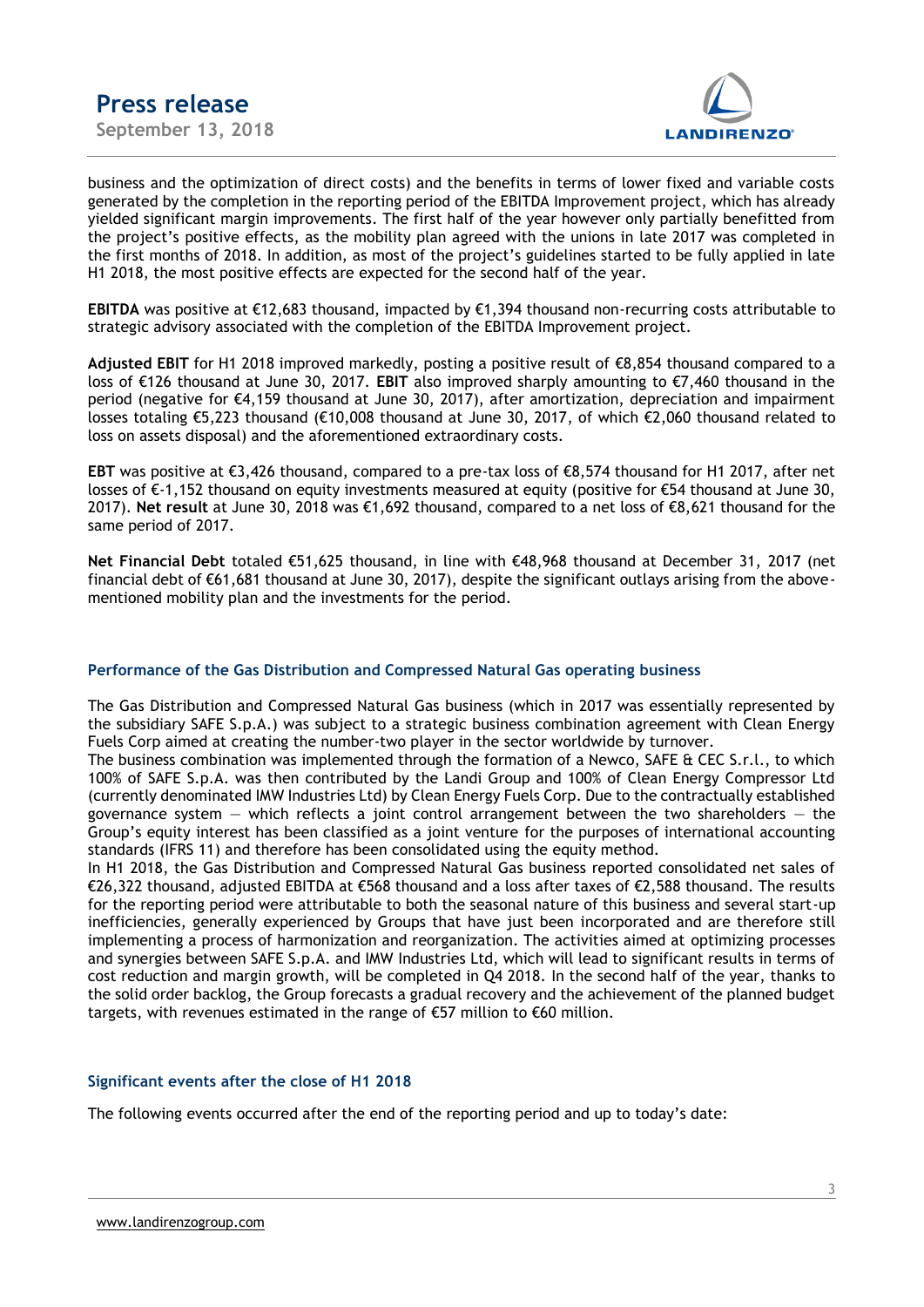

- on July 2, 2018, Landi Renzo S.p.A. paid the bondholders a total additional amount of €1,061 thousand (26.13% of net income in excess of  $\epsilon$ 3 million) and the lender banks a total sum of  $\epsilon$ 969 thousand (23.87% of net income in excess of €3 million), applied to the final repayment installment set out in the respective amortization plans. This transaction was undertaken in accordance with the Financial Optimization Agreement, which provides for the repayment through surplus cash in the event of the sale of the Sound business and the Technical Center business unit to AVL;
- on July 24, 2018, the Board of Directors of Landi Renzo S.p.A. approved the merger of the wholly controlled company Emmegas S.r.l. into the Parent Company. This transaction is part of the Landi Renzo Group's 2018-2022 Strategic Plan and of its policy aimed at increasing efficiency, rationalization and streamlining of production processes and flows and it will not generate any accounting effects on the Group's consolidated financial statements.

#### **Business outlook**

In light of the Group's H1 2018 results, the performance of its market of operation and its order backlog, the outlook for the Group's business remains unchanged from the view released upon approval of the Financial Statements for the year ended December 31, 2017, i.e., a growth in the automotive business' revenues in the range €165-170 million, with an adjusted EBITDA at about €25 million (15% of revenues). As regards the Gas Distribution and Compressed Natural Gas business, the joint venture is expected to generate revenues ranging from €57 million to 60 million, with an adjusted EBITDA at about €5 million (8% of revenues).

#### **Conference call with the financial community – September 14, 2018**

The results at June 30, 2018 will be presented by the top managers of the Group to the financial community during a conference call to be held on Friday, September 14, 2018, at 9:00 a.m. CET. Detailed instructions about how to connect to the call will be made available in the Investor Relations section of the Company's website, www.landirenzogroup.com, by 8:00 a.m. CET on the day of the call.

*Pursuant to Article 154-bis, paragraph 2, of Italian Legislative Decree No. 58 of February 24, 1998, the Officer in charge of preparing the Company's financial statements, Paolo Cilloni, declares that the accounting information contained in this press release corresponds to the documented results, books and accounting records.*

*This press release is also available on the corporate website www.landirenzogroup.com.it.*

#### **This press release is a translation. The Italian version prevails**

**Landi Renzo** is the global leader in the LPG and Methane gas components and systems for motor vehicles sector. The Company is based in Cavriago (Reggio Emilia) and has over 60 years' experience in the sector, and is renowned for the extent of its international activities in over 50 countries, with export sales of about 80%. Landi Renzo S.p.A. has been listed on the STAR segment of the MTA Market of Borsa Italiana since June 2007.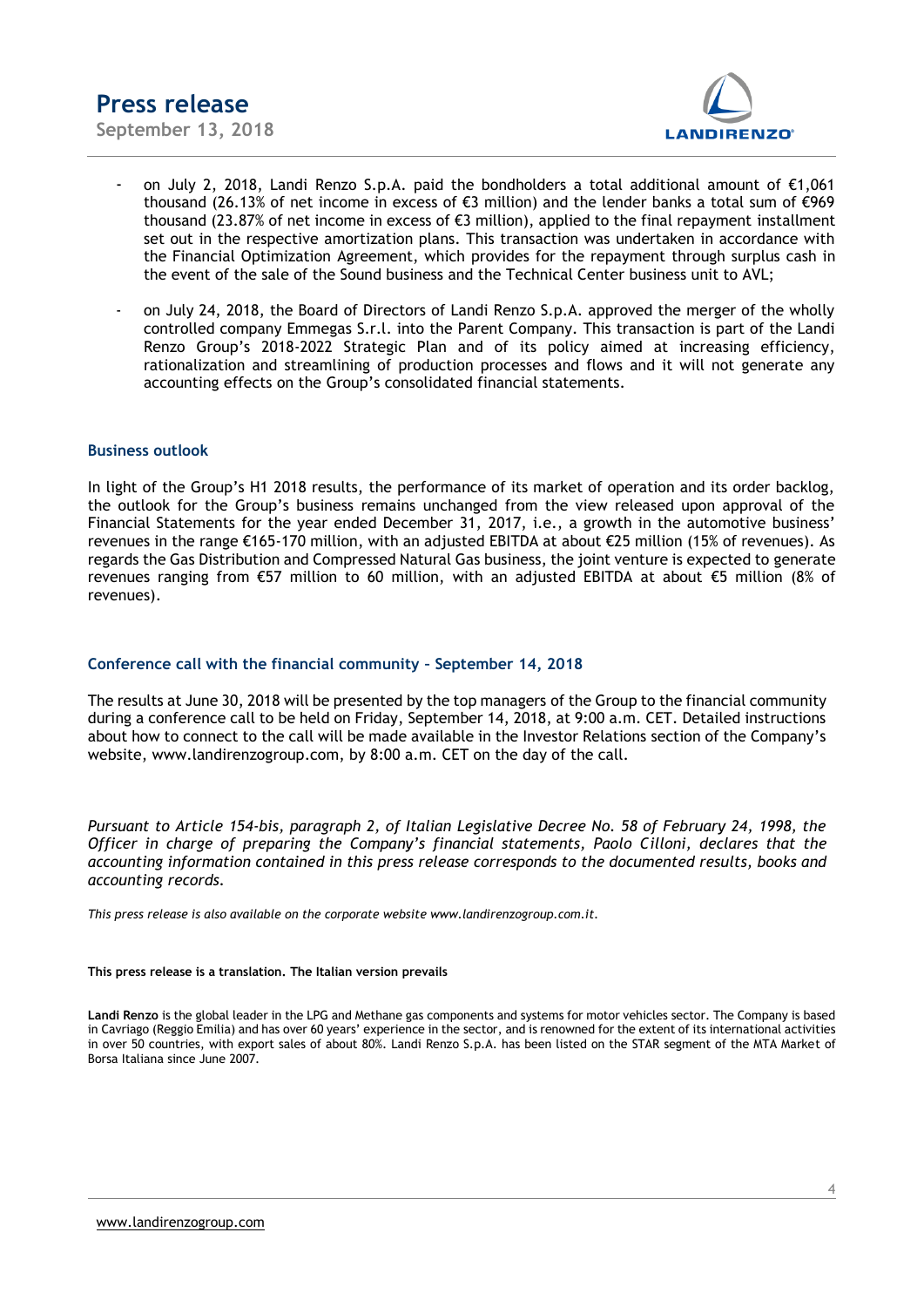**September 13, 2018**



### **LANDI RENZO**

**Paolo Cilloni** *CFO and Investor Relator* [ir@landi.it](mailto:ir@landi.it)

#### **Image Building media contacts**

Cristina Fossati, Angela Fumis, Anna Pirtali Tel.: +39 02 89011300 e-mail[: landirenzo@imagebuilding.it](mailto:landirenzo@imagebuilding.it)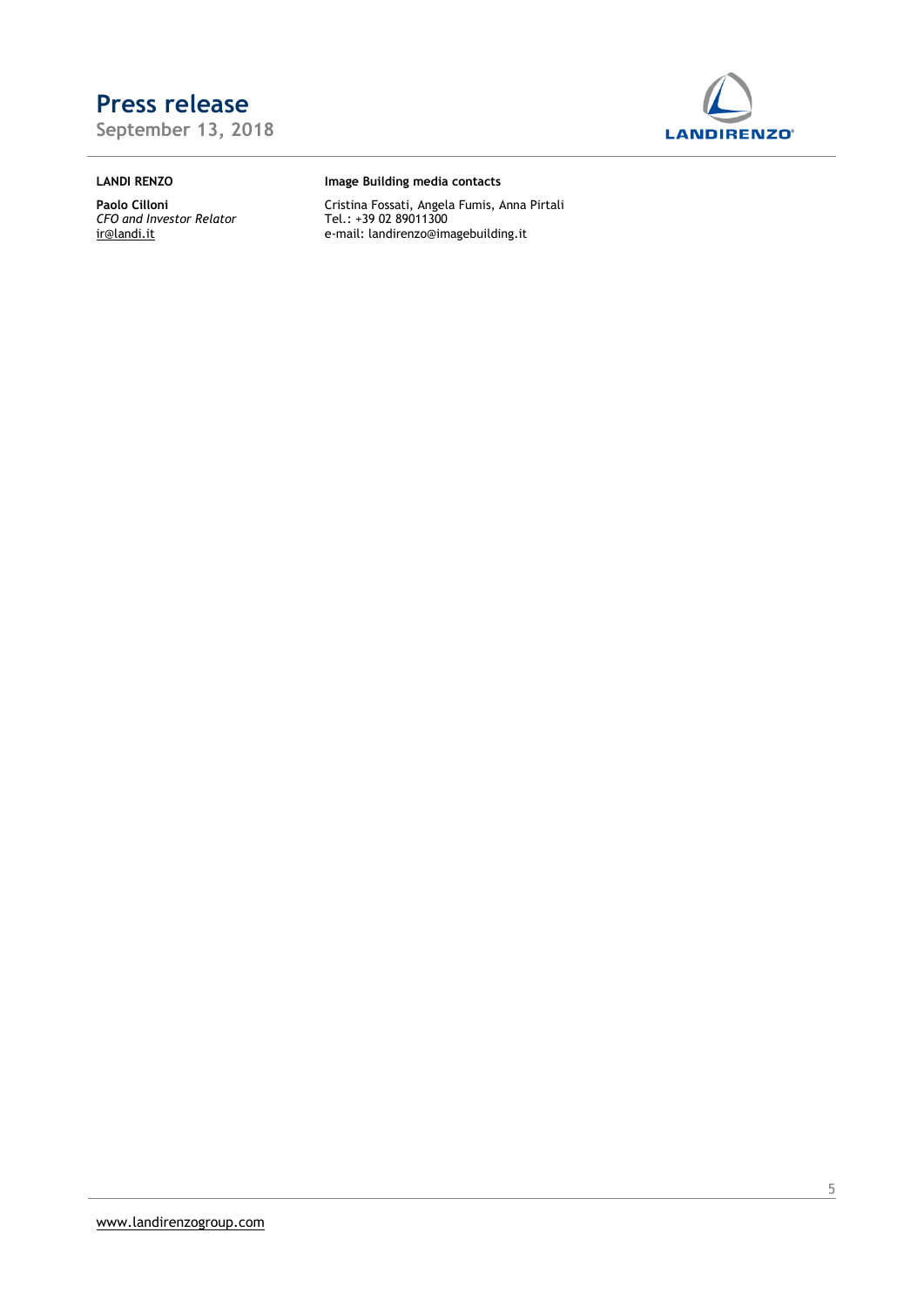**September 13, 2018**



| (thousands of Euro)                                                     |            |                |
|-------------------------------------------------------------------------|------------|----------------|
|                                                                         | 30/06/2018 | 30/06/2017 (*) |
| <b>INCOME STATEMENT</b>                                                 |            |                |
| Revenues from sales and services                                        | 97,296     | 103,508        |
| Other revenue and income                                                | 163        | 433            |
| Costs of raw materials, consumables and goods and change in inventories | $-46,580$  | $-50,121$      |
| Costs for services and use of third party assets                        | $-21,816$  | $-27,257$      |
| Personnel cost                                                          | $-14,981$  | $-20,446$      |
| Provisions, provision for bad debts and other operating expenses        | $-1,399$   | $-1,660$       |
| <b>Gross Operating Profit</b>                                           | 12,683     | 4,457          |
| Amortization, depreciation and impairment                               | $-5,223$   | $-7,948$       |
| Loss on assets disposal                                                 | $\Omega$   | $-2,060$       |
| <b>Net Operating Profit</b>                                             | 7,460      | $-5,551$       |
| Financial income                                                        | 77         | 48             |
| <b>Financial expenses</b>                                               | $-1,924$   | $-2,297$       |
| Exchange gains (losses)                                                 | $-1,035$   | $-828$         |
| Gain (loss) on equity investments valued using the equity method        | $-1,152$   | 54             |
| Profit (Loss) before tax                                                | 3,426      | $-8,574$       |
| Current and deferred taxes                                              | $-1,734$   | $-47$          |
| Net profit (loss) for the Group and minority interests, including:      | $-1,692$   | $-8,621$       |
| Minority interests                                                      | $-93$      | $-147$         |
| Net profit (loss) for the Group                                         | 1,785      | $-8,474$       |
|                                                                         |            |                |
| Basic earnings (loss) per share (calculated on 112,500,000 shares)      | 0.0159     | $-0.0753$      |
|                                                                         |            |                |
| Diluted earnings (loss) per share                                       | 0,0159     | $-0.0753$      |
|                                                                         |            |                |

(\*) The comparative figure was re-presented in accordance with the classification adopted on 30 June 2018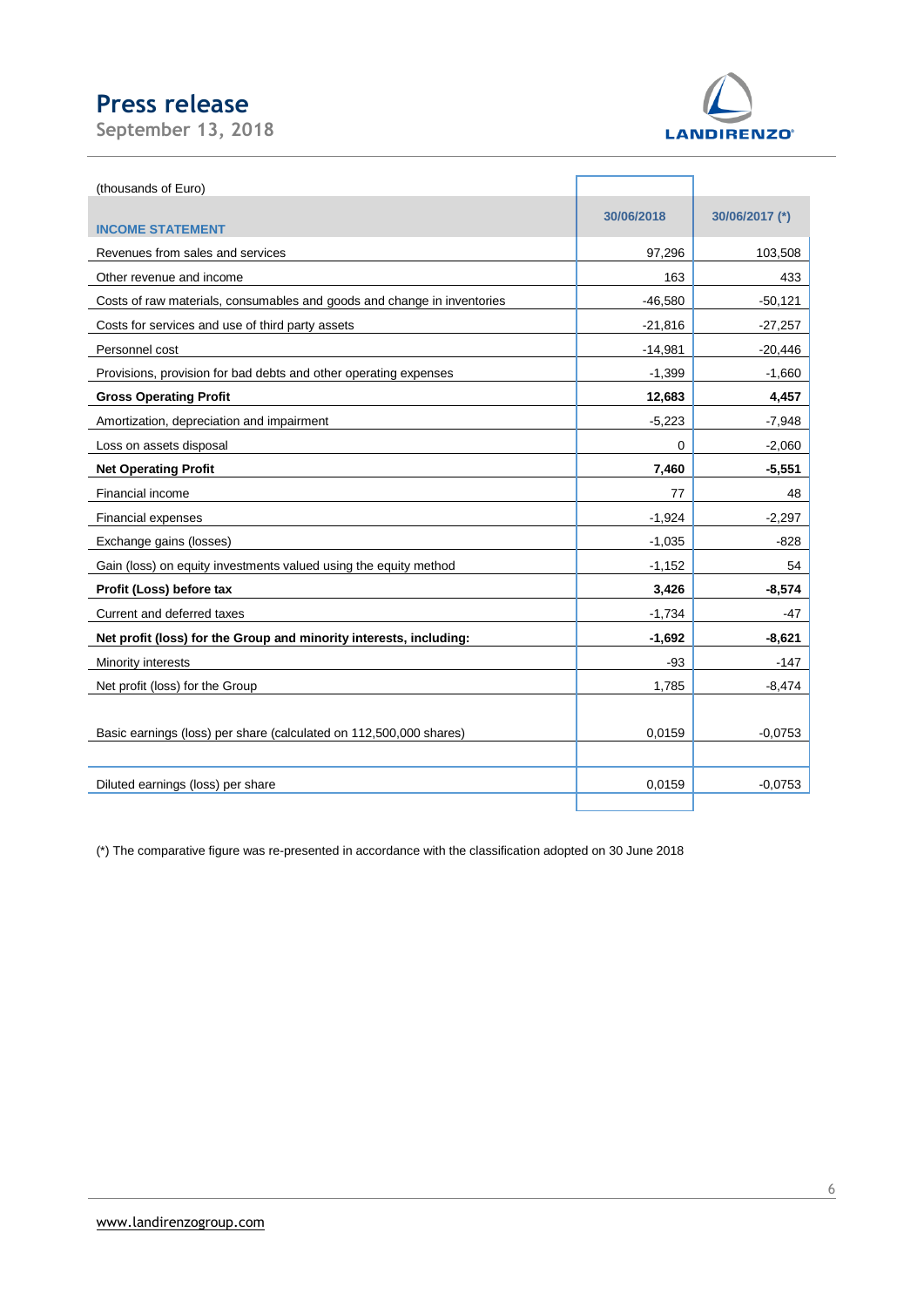**September 13, 2018**



| (thousands of Euro)                               |            |                |                |
|---------------------------------------------------|------------|----------------|----------------|
| <b>ASSETS</b>                                     | 30/06/2018 | 31/12/2017 (*) | 30/06/2017 (*) |
| <b>Non-current assets</b>                         |            |                |                |
| Land, property, plant, machinery and equipment    | 13,397     | 14,583         | 19,556         |
| Development expenditure                           | 4,621      | 5,401          | 7,516          |
| Goodwill                                          | 30,094     | 30,094         | 30,094         |
| Other intangible assets with finite useful lives  | 14,947     | 15,769         | 19,216         |
| Equity investments valued using the equity method | 23,149     | 24,301         | 97             |
| Other non-current financial assets                | 380        | 428            | 443            |
| Other non-current assets                          | 4,560      | 4,560          | 0              |
| Deferred tax assets                               | 7.369      | 8,016          | 7,310          |
| Total non-current assets                          | 98,517     | 103,152        | 84,232         |
|                                                   |            |                |                |
| <b>Current assets</b>                             |            |                |                |
| Trade receivables                                 | 36,409     | 29,118         | 36,657         |
| Inventories                                       | 39,003     | 36,562         | 49,321         |
| Contract works in progress                        | $\Omega$   | 0              | 210            |
| Other receivables and current assets              | 7,333      | 7,529          | 10,310         |
| Cash and cash equivalents                         | 23,188     | 17,779         | 15,916         |
|                                                   |            |                |                |
| <b>Total current assets</b>                       | 105,933    | 90,988         | 112,414        |
|                                                   |            |                |                |
| Non-current assets available for sale             | $\Omega$   | $\Omega$       | 5,700          |
|                                                   |            |                |                |
| <b>TOTAL ASSETS</b>                               | 204,450    | 194,140        | 202,346        |
|                                                   |            |                |                |

| (thousands of Euro)                                  |            |                |                |
|------------------------------------------------------|------------|----------------|----------------|
| <b>EQUITY AND LIABILITIES</b>                        | 30/06/2018 | 31/12/2017 (*) | 30/06/2017 (*) |
| Equity                                               |            |                |                |
| Share capital                                        | 11.250     | 11.250         | 11,250         |
| Other reserves                                       | 44.681     | 41.983         | 42.675         |
| Profit (loss) for the period                         | 1.785      | 4,139          | $-8,474$       |
| Total Shareholders' Equity attributable to the Group | 57.716     | 57.372         | 45,451         |
| Minority interests                                   | $-727$     | $-669$         | $-435$         |
| <b>TOTAL SHAREHOLDERS' EQUITY</b>                    | 56.989     | 56.703         | 45,016         |
|                                                      |            |                |                |
| <b>Non-current liabilities</b>                       |            |                |                |
| Non-current bank loans                               | 24,568     | 26,906         | 31,401         |
| Other non-current financial liabilities              | 26.549     | 29.308         | 31,098         |
| Provisions for risks and charges                     | 8,630      | 11.891         | 9,294          |
| Defined benefit plans for employees                  | 1.847      | 2,446          | 2,829          |
| Deferred tax liabilities                             | 396        | 423            | 464            |
| <b>Total non-current liabilities</b>                 | 61,990     | 70,974         | 75,086         |
| <b>Current liabilities</b>                           |            |                |                |
| Bank financing and short-term loans                  | 16.932     | 7.741          | 13.495         |
| Other current financial liabilities                  | 6.764      | 2.792          | 1.603          |
| Trade payables                                       | 53.517     | 47.829         | 55,220         |
| <b>Tax liabilities</b>                               | 2.678      | 3,003          | 2,313          |
| Other current liabilities                            | 5.580      | 5,098          | 9,588          |
| <b>Total current liabilities</b>                     | 85.471     | 66.463         | 82,219         |
|                                                      |            |                |                |
| Current liabilites avaliable for sale                | $\Omega$   | 0              | 25             |
| TOTAL SHAREHOLDERS' EQUITY AND LIABILITIES           | 204.450    | 194.140        | 202.346        |

(\*) The comparative figure was re-presented in accordance with the classification adopted on 30 June 2018